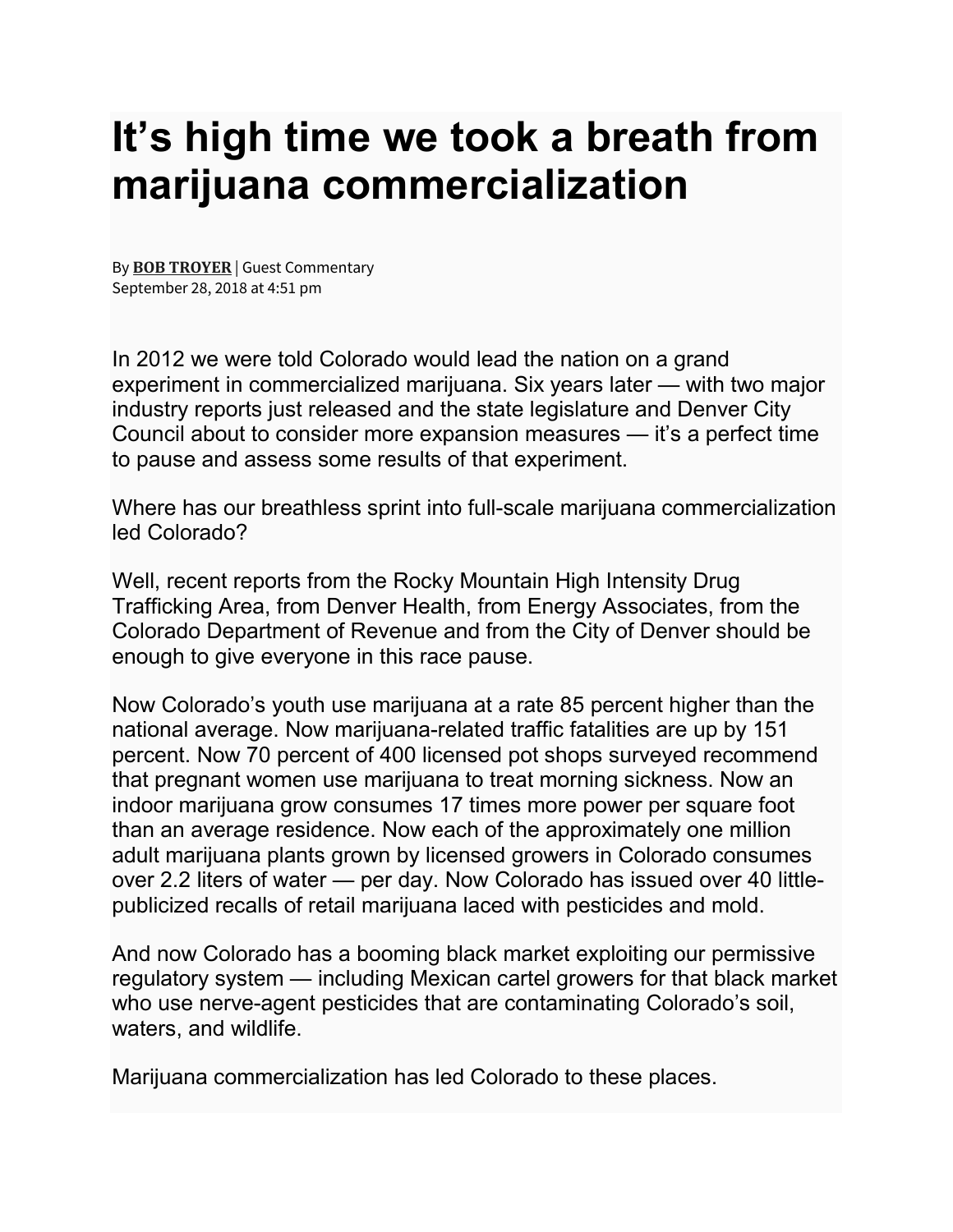It also has led to Colorado's prominence in other states considering commercialization.

As the U.S. attorney leading other U.S. attorneys on marijuana issues, I have traveled the country and heard what people are saying about Colorado. Do they tout Colorado's tax revenue from commercialized marijuana? No, because there's been no net gain: marijuana tax revenue adds less than one percent to Colorado's coffers, which is more than washed out by the public health, public safety, and regulatory costs of commercialization.

Do they highlight commercialization's elimination of a marijuana black market? No, because Colorado's black market has actually exploded after commercialization: we have become a source-state, a theater of operation for sophisticated international drug trafficking and money laundering organizations from Cuba, China, Mexico, and elsewhere.

Do they promote our success in controlling production or containing marijuana within our borders? No, because last year alone the regulated industry produced 6.4 metric tons of unaccounted-for marijuana, and over 80,000 black market plants were found on Colorado's federal lands.

Does the industry trumpet its promised decrease in alcohol use? No, because Colorado's alcohol consumption has steadily climbed since marijuana commercialization. How about the industry's claim that marijuana will cure opioid addiction? No, a Lancet study found that heavy marijuana users end up with more pain and are more likely to abuse opioids.

Yet on that last point, the marijuana industry is trying to exploit our nation's opioid tragedy to push its own controlled substance as a panacea. Why? It's a profit opportunity.

Which is also how they see our youth. Which is why in Colorado they now sell marijuana-consumption devices that avoid detection at schools, like vape pens made to look like high-lighters and eye-liner.

These are the same marketers who advertise higher and higher potency marijuana gummi candy, marijuana suppositories, and marijuana "intimate creams." This aggressive marketing makes perfect sense in addiction industries like tobacco, alcohol, opioids, and marijuana. These industries